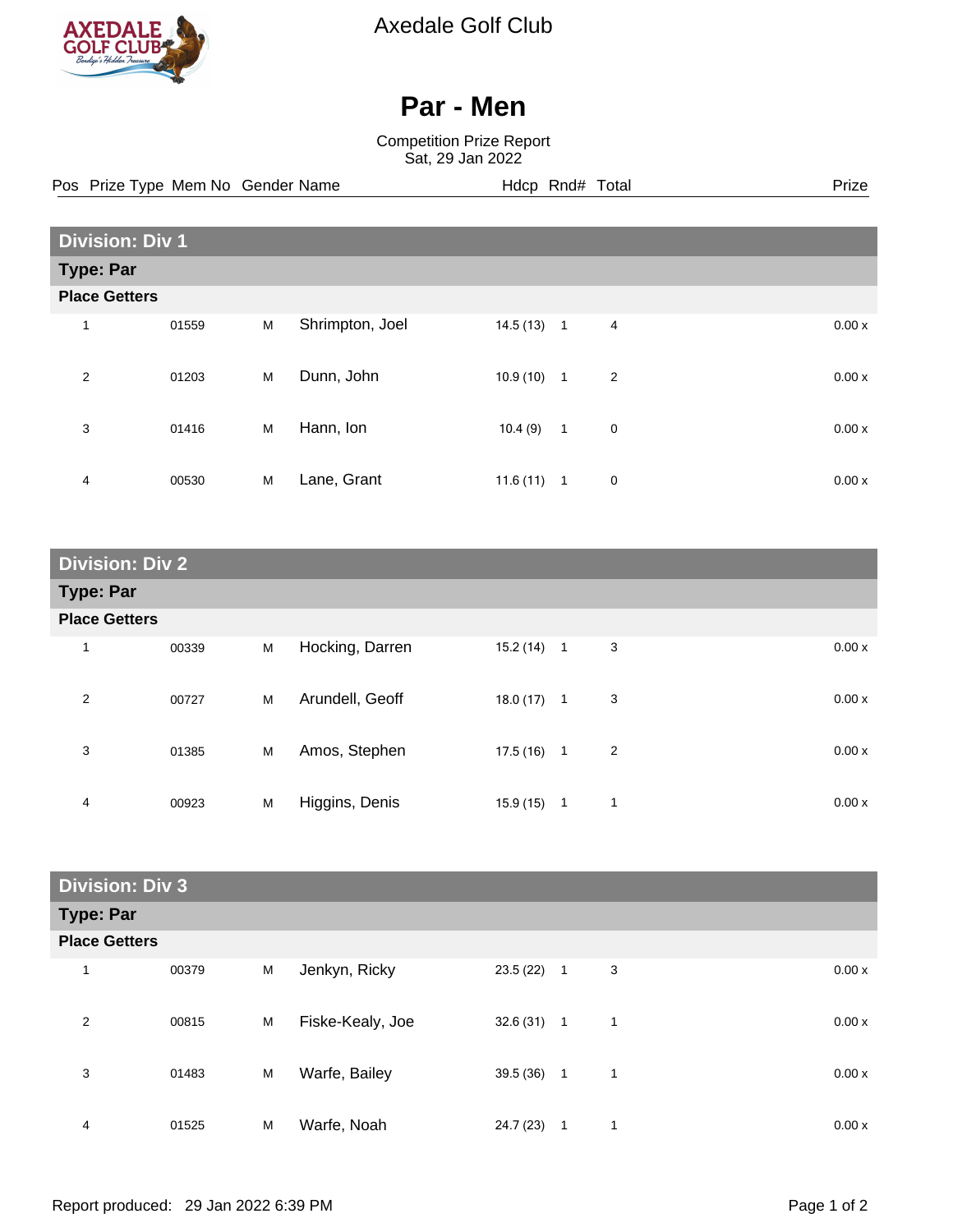Pos Prize Type Mem No Gender Name **Health Hotal** Hdcp Rnd# Total

| <b>Division: Overall</b> |                      |       |           |                 |              |              |              |                    |
|--------------------------|----------------------|-------|-----------|-----------------|--------------|--------------|--------------|--------------------|
| <b>Type: Par</b>         |                      |       |           |                 |              |              |              |                    |
|                          | <b>Ball Rundowns</b> |       |           |                 |              |              |              |                    |
|                          | (no. 1)              | 01221 | M         | Wilkinson, Paul | $21.5(20)$ 1 |              | $\mathbf{1}$ | 0.00x              |
|                          | (no. 2)              | 01470 | ${\sf M}$ | Leahy, Bart     | $18.5(17)$ 1 |              | $\mathsf 0$  | 0.00 x             |
|                          | (no. 3)              | 00069 | M         | King, Peter     | $18.7(18)$ 1 |              | $\pmb{0}$    | $0.00x$            |
|                          | (no. 4)              | 01400 | M         | Watson, Peter   | $12.0(11)$ 1 |              | $\pmb{0}$    | $0.00x$            |
|                          | (no. 5)              | 00267 | M         | Gill, Marcus    | 2.7(2)       | $\mathbf{1}$ | $\mathsf 0$  | $0.00x$            |
|                          | (no. 6)              | 01451 | M         | Chesher, Stuart | $34.4(33)$ 1 |              | $\pmb{0}$    | $0.00\,\mathrm{x}$ |
|                          | (no. 7)              | 01107 | M         | McManus, Terry  | $12.6(12)$ 1 |              | $\pmb{0}$    | $0.00x$            |
|                          | (no. 8)              | 00089 | M         | Martin, Ian     | $19.5(18)$ 1 |              | $-1$         | $0.00x$            |
|                          | (no. 9)              | 00658 | ${\sf M}$ | Elvey, Peter    | $11.6(11)$ 1 |              | $-1$         | $0.00x$            |
|                          | (no. 10)             | 00336 | M         | Bradley, Ronald | $14.8(14)$ 1 |              | $-1$         | 0.00x              |